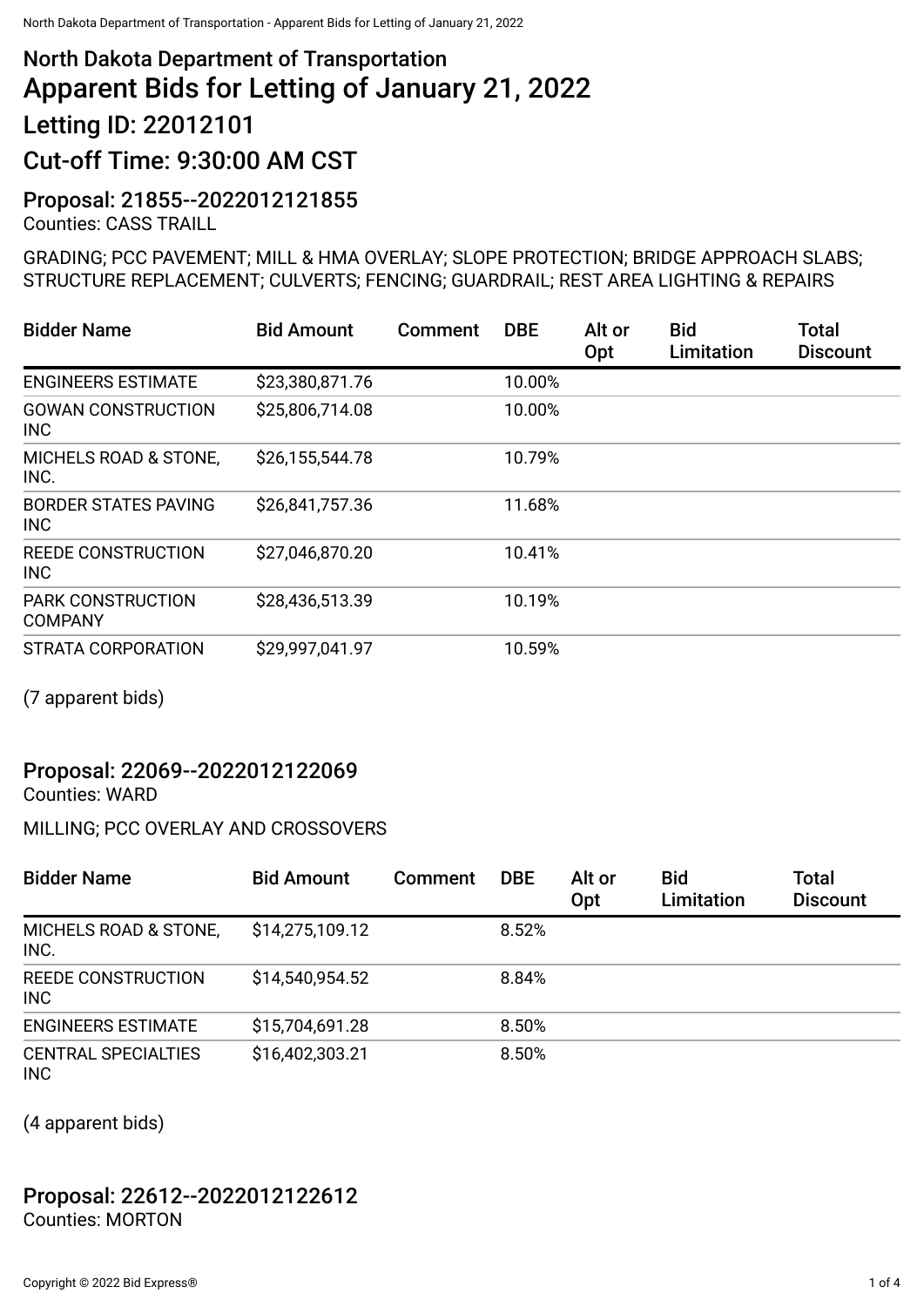#### MEDIAN CROSSOVERS; RAMP CONNECTION

| <b>Bidder Name</b>                                | <b>Bid Amount</b> | Comment | <b>DBE</b> | Alt or<br>Opt | <b>Bid</b><br><b>Limitation</b> | Total<br><b>Discount</b> |
|---------------------------------------------------|-------------------|---------|------------|---------------|---------------------------------|--------------------------|
| <b>ENGINEERS ESTIMATE</b>                         | \$658,726.60      |         | 0.00%      |               |                                 |                          |
| MARTIN CONSTRUCTION INC                           | \$1,119,020.89    |         | 0.00%      |               |                                 |                          |
| KNIFE RIVER CORPORATION -<br><b>NORTH CENTRAL</b> | \$1,148,546.04    |         | 0.67%      |               |                                 |                          |
| <b>CENTRAL SPECIALTIES INC</b>                    | \$1,161,950.15    |         | 0.00%      |               |                                 |                          |
| NORTHERN IMPROVEMENT<br><b>COMPANY</b>            | \$1,236,589.46    |         | 0.00%      |               |                                 |                          |

(5 apparent bids)

## Proposal: 22832--2022012122832

Counties: STARK

TURN LANE

| <b>Bidder Name</b>                                | <b>Bid</b><br>Amount | Comment | <b>DBE</b> | Alt or<br>Opt | <b>Bid</b><br>Limitation | Total<br><b>Discount</b> |
|---------------------------------------------------|----------------------|---------|------------|---------------|--------------------------|--------------------------|
| <b>ENGINEERS ESTIMATE</b>                         | \$320,079.65         |         | 0.00%      |               |                          |                          |
| KNIFE RIVER CORPORATION -<br><b>NORTH CENTRAL</b> | \$454,693.39         |         | 4.35%      |               |                          |                          |
| MARTIN CONSTRUCTION INC                           | \$458,260.64         |         | 1.15%      |               |                          |                          |
| CENTRAL SPECIALTIES INC                           | \$475,861.64         |         | 0.00%      |               |                          |                          |
| NORTHERN IMPROVEMENT<br><b>COMPANY</b>            | \$490,653.16         |         | 0.00%      |               |                          |                          |

(5 apparent bids)

### Proposal: 22886--2022012122886

Counties: BARNES CASS

HIGH TENSION CABLE MEDIAN BARRIER; FORESLOPE FLATTENING AND INCIDENTALS

| <b>Bidder Name</b>                               | <b>Bid Amount</b> | <b>Comment</b> | <b>DBE</b> | Alt or<br>Opt | <b>Bid</b><br>Limitation | <b>Total</b><br><b>Discount</b> |
|--------------------------------------------------|-------------------|----------------|------------|---------------|--------------------------|---------------------------------|
| DAKOTA FENCE COMPANY                             | \$4,297,052.25    |                | 0.00%      |               |                          |                                 |
| <b>CUSTOM CONTRACTING</b><br>SOLUTIONS LLC       | \$5,325,860.20    |                | 0.00%      |               |                          |                                 |
| <b>ENGINEERS ESTIMATE</b>                        | \$5,464,907.00    |                | 0.00%      |               |                          |                                 |
| <b>BX CIVIL &amp; CONSTRUCTION</b><br><b>INC</b> | \$6,150,000.00    |                | 2.43%      |               |                          |                                 |

(4 apparent bids)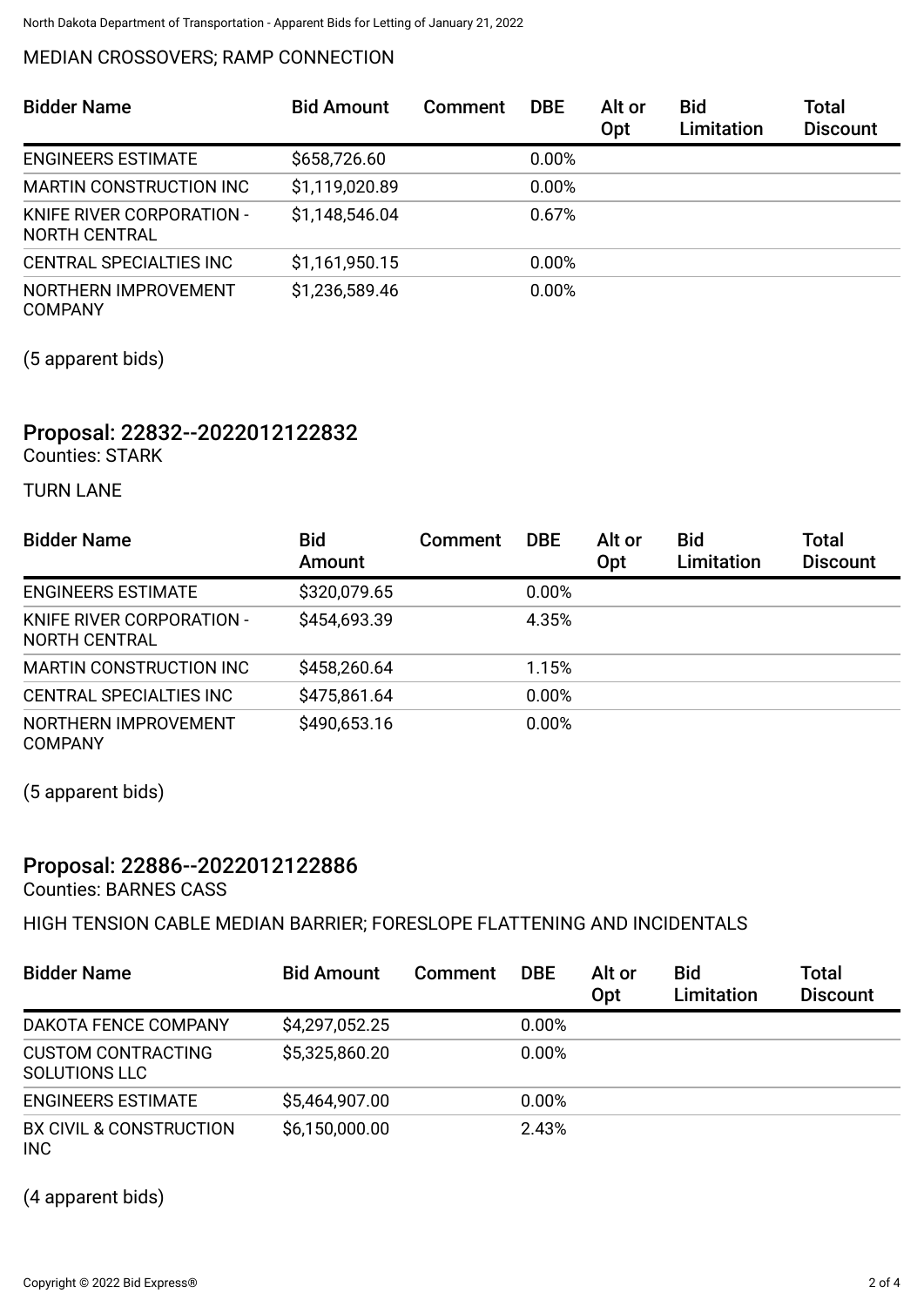#### Proposal: 22903--2022012122903

Counties: MORTON

#### CPR; ADA; RAMPS; CURB & GUTTER; SIDEWALK; STREET LIGHTING; TRAFFIC SIGNALS; SIGNING AND PAVEMENT MARKING; BARRIER REPAIR; DECK OVERLAY; DOUBLE BOX BEAM ERAIL RETROFIT

| <b>Bidder Name</b>                                | <b>Bid Amount</b> | Comment | <b>DBE</b> | Alt or<br>Opt | <b>Bid</b><br>Limitation | Total<br><b>Discount</b> |
|---------------------------------------------------|-------------------|---------|------------|---------------|--------------------------|--------------------------|
| <b>ENGINEERS ESTIMATE</b>                         | \$1,812,339.70    |         | 10.00%     |               |                          |                          |
| NORTHERN IMPROVEMENT<br><b>COMPANY</b>            | \$2,273,045.76    |         | 6.20%      |               |                          |                          |
| STRATA CORPORATION                                | \$2,485,875.35    |         | 5.85%      |               |                          |                          |
| KNIFE RIVER CORPORATION -<br><b>NORTH CENTRAL</b> | \$2,493,148.72    |         | 10.19%     |               |                          |                          |

(4 apparent bids)

## Proposal: 22904--2022012122904

Counties: BURLEIGH

#### SIGNALS; LIGHTING; SIGNING; INTERCONNECT

| <b>Bidder Name</b>             | <b>Bid Amount</b> | Comment | <b>DBE</b> | Alt or<br>Opt | <b>Bid</b><br>Limitation | <b>Total</b><br><b>Discount</b> |
|--------------------------------|-------------------|---------|------------|---------------|--------------------------|---------------------------------|
| <b>ENGINEERS ESTIMATE</b>      | \$2,629,065.00    |         | 0.00%      |               |                          |                                 |
| EDLING ELECTRIC INC            | \$3,458,536.00    |         | 0.00%      |               |                          |                                 |
| <b>PARSONS ELECTRIC</b><br>LLC | \$3,707,235.50    |         | 0.00%      |               |                          |                                 |
| STRATA CORPORATION             | \$3,946,770.50    |         | 0.00%      |               |                          |                                 |

(4 apparent bids)

## Proposal: 23188--2022012123188

Counties: KIDDER

MILL & OVERLAY

| <b>Bidder Name</b>                             | <b>Bid Amount</b> | Comment | <b>DBE</b> | Alt or<br>Opt | <b>Bid</b><br>Limitation | <b>Total</b><br><b>Discount</b> |
|------------------------------------------------|-------------------|---------|------------|---------------|--------------------------|---------------------------------|
| <b>MAYO CONSTRUCTION</b><br><b>COMPANY INC</b> | \$2,936,063.18    |         | 0.00%      |               |                          |                                 |
| <b>CENTRAL SPECIALTIES INC</b>                 | \$3,071,618.69    |         | 0.00%      |               |                          |                                 |
| KNIFE RIVER MATERIALS                          | \$3,072,046.83    |         | 1.49%      |               |                          |                                 |
| <b>BECHTOLD PAVING INC</b>                     | \$3,101,968.30    |         | 0.00%      |               |                          |                                 |
| ANDERSON WESTERN INC                           | \$3,191,925.82    |         | 2.85%      |               |                          |                                 |
| R J ZAVORAL & SONS INC                         | \$3,222,236.66    |         | 0.00%      |               |                          |                                 |
| <b>BITUMINOUS PAVING INC</b>                   | \$3,264,377.96    |         | 0.00%      |               |                          |                                 |